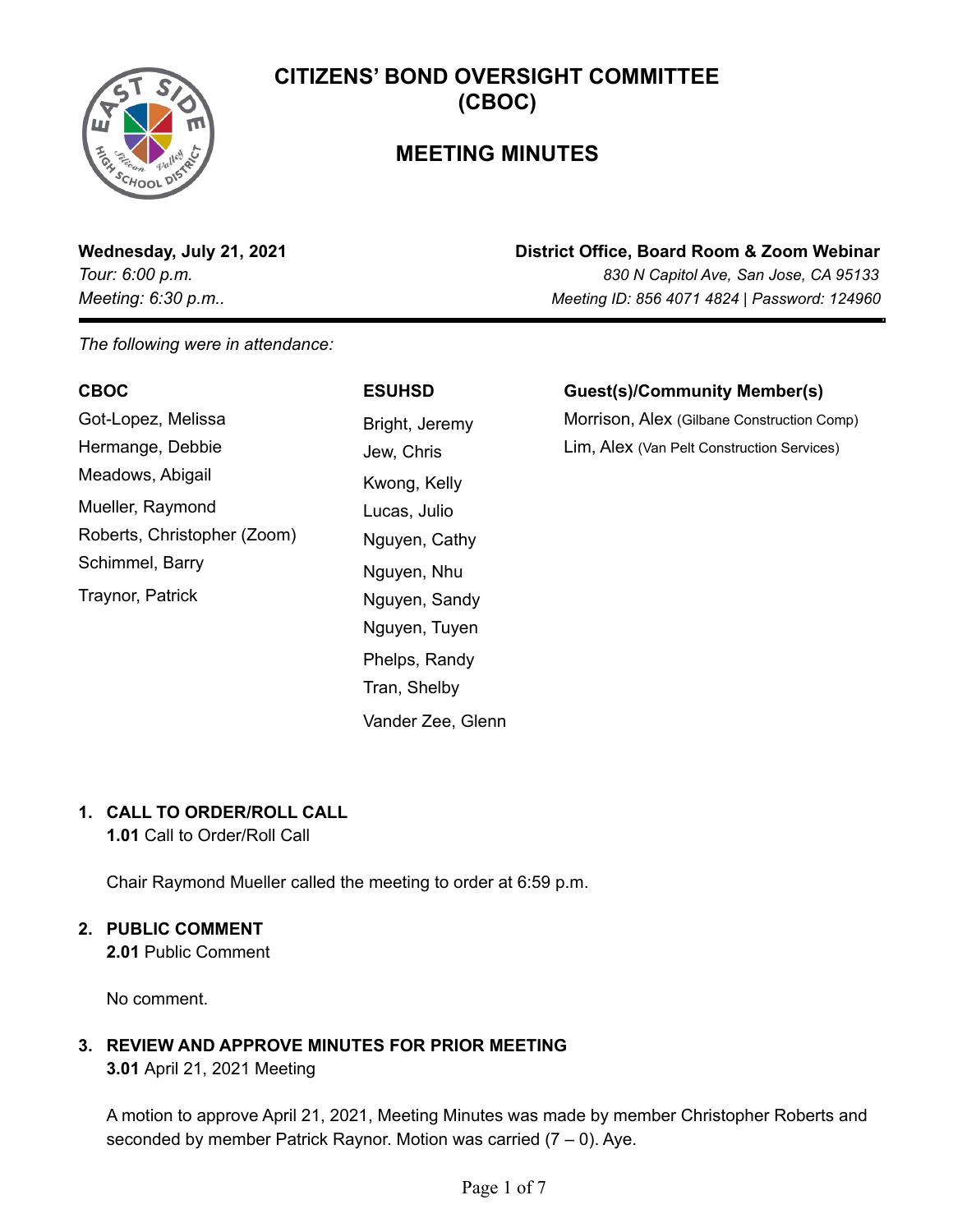

## **MEETING MINUTES**

#### **4. UPDATED ITEM(S) FROM CBOC CHAIR**

**4.01** Introduce New CBOC Member for 2021-2023 Term

Chair Raymond Mueller welcomed Dr. Barry Schimmel back to the Committee as a member of the Community-at-large after a lapse of one year since terming out in June 2020.

Chair Raymond Mueller also welcomed the new Superintendent, Glenn Vander Zee, to the CBOC meeting for the first time. Superintendent Glenn Vander Zee thanked members of the CBOC for their role in making sure that we keep our trust with our community and do right by our students and our taxpayers to make sure that we are creating the facilities that our communities deserve.

**4.02** Action to Approve the Final Draft of the CBOC Annual Report Fiscal Year 2019-2020

A motion to approve the Final Draft of the CBOC Annual Report Fiscal Year 2019-2020 was made by member Melissa Got-Lopez and seconded by member Barry Schimmel. Motion was carried (7 – 0). Aye.

**4.03** Check in with the Bylaws Subcommittee (members Debbie Hermange and Christopher Roberts) on the Progress of Additional Updates to the Bylaws

This Item was moved to the next meeting. (Christopher Roberts had to log off).

**4.04** Discuss Justice, Equity, Diversity, and Inclusion – How are we ensuring these basic rights for all of our students, families, and tax paying neighbors

The Committee discussed equity, diversity, and inclusion. Chair Raymond Mueller suggested changing the bylaws to have the process for new CBOC applicants in the year prior and not in the spring. Chair also suggested having two to three alternate members on the Committee before the end of the year. Vice Chair Melissa Got-Lopez commented that the Committee was ultimately making an effort to recruit new members and she agreed with the diversity; however, she also noted that the task is difficult and challenging to accomplish. From the Vice Chair's volunteer point of view, it is hard to get people to volunteer and make a commitment as an alternate member.

Chair Raymond Mueller recommended the committee members attend the Calboc training in October.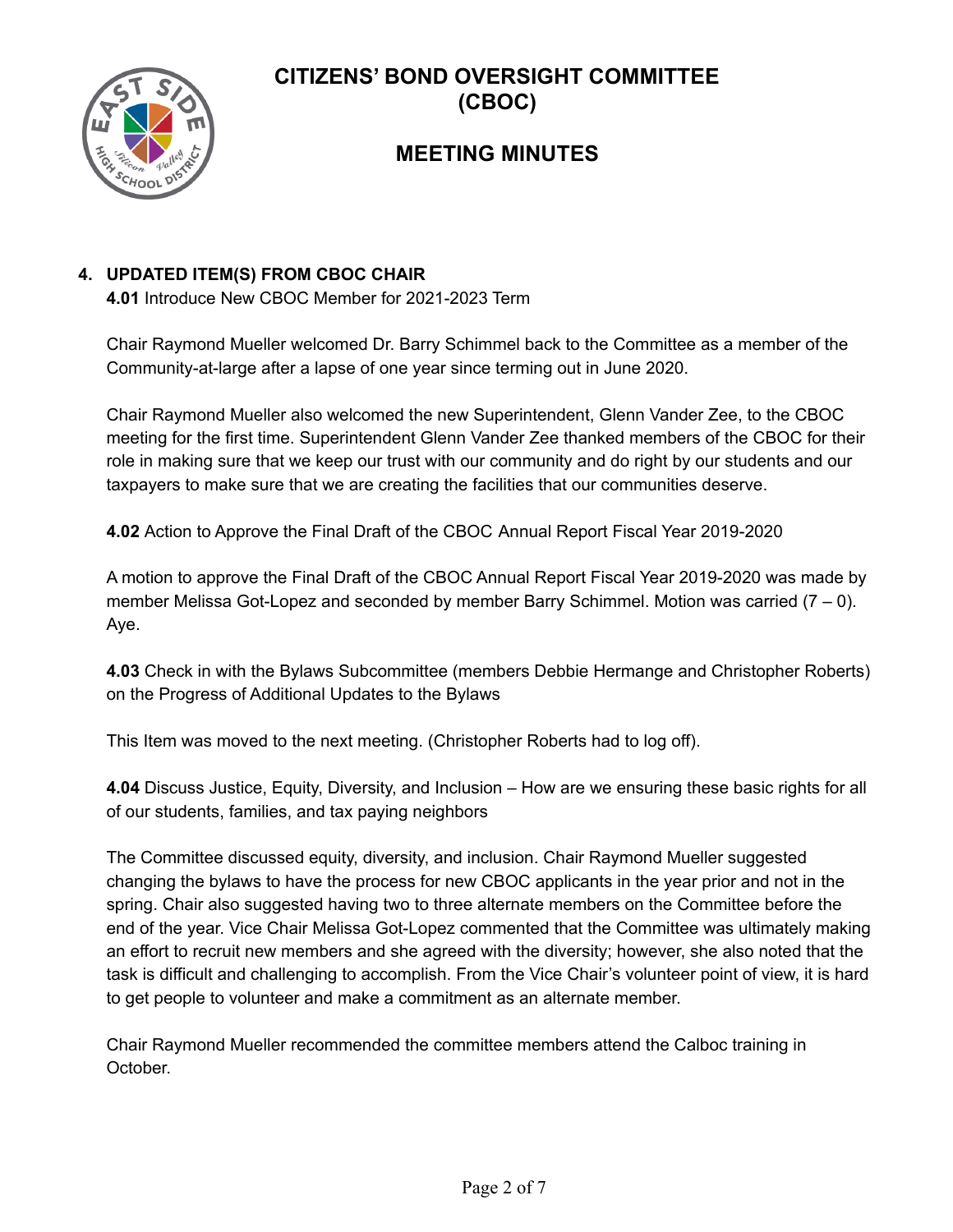

## **MEETING MINUTES**

**4.05** Discuss Leadership Pipeline

Chair Raymond Mueller mentioned that if anyone is interested in the Chair seat, the Chair would be willing to have the person shadowing.

#### **5. REPORTS**

**5.01** Presentation on the Information Technology Updates – Randy Phelps, Chief Technology Officer

Randy Phelps presented an update on project progress, planning, and implementation for the Information Technology Division and highlighted major sections including the Core Initiatives (Community Wireless, Sprint Grant and San Jose City WIFI program, Munis, Safety, Software Resources, Network, Devices), Current Expenditure (Technology Measure I), Successes, and Major Initiatives over the next three (3) years.

**5.02** Presentation on the Capital Construction Project Updates – Julio Lucas, Senior Manager of the Bond Program

**● Andrew Hill - New Student Union** Schedule: December 2022 – Total Cost: \$23,666,525.00 Area: 23,0000 square feet – Construction Team: VPCS, XL Construction DBE

This project is still under review at the Division of the State Architect (DSA) and expected to come out within the next couple of weeks; however, the displacement is completed.

**● Foothill - Modernization of Building G** Schedule: TBD (Board Approved 5/6/2021) – Estimated Total Cost: \$4,953,054.00 Area: 6,690 square feet – Construction Team: TBD

This project is in procurement of services. We will be putting out an RFP for construction management services, followed by the design build services, to start the building and design process.

**● Mt. Pleasant - Modernization of Building 500** Schedule: TBD (Board Approved 5/6/2021) – Estimated Total Cost: \$18,444,202.00 Area: 7,056 square feet – Construction Team: TBD

This project is very early in its growth and we are buying the services we need to start the early development.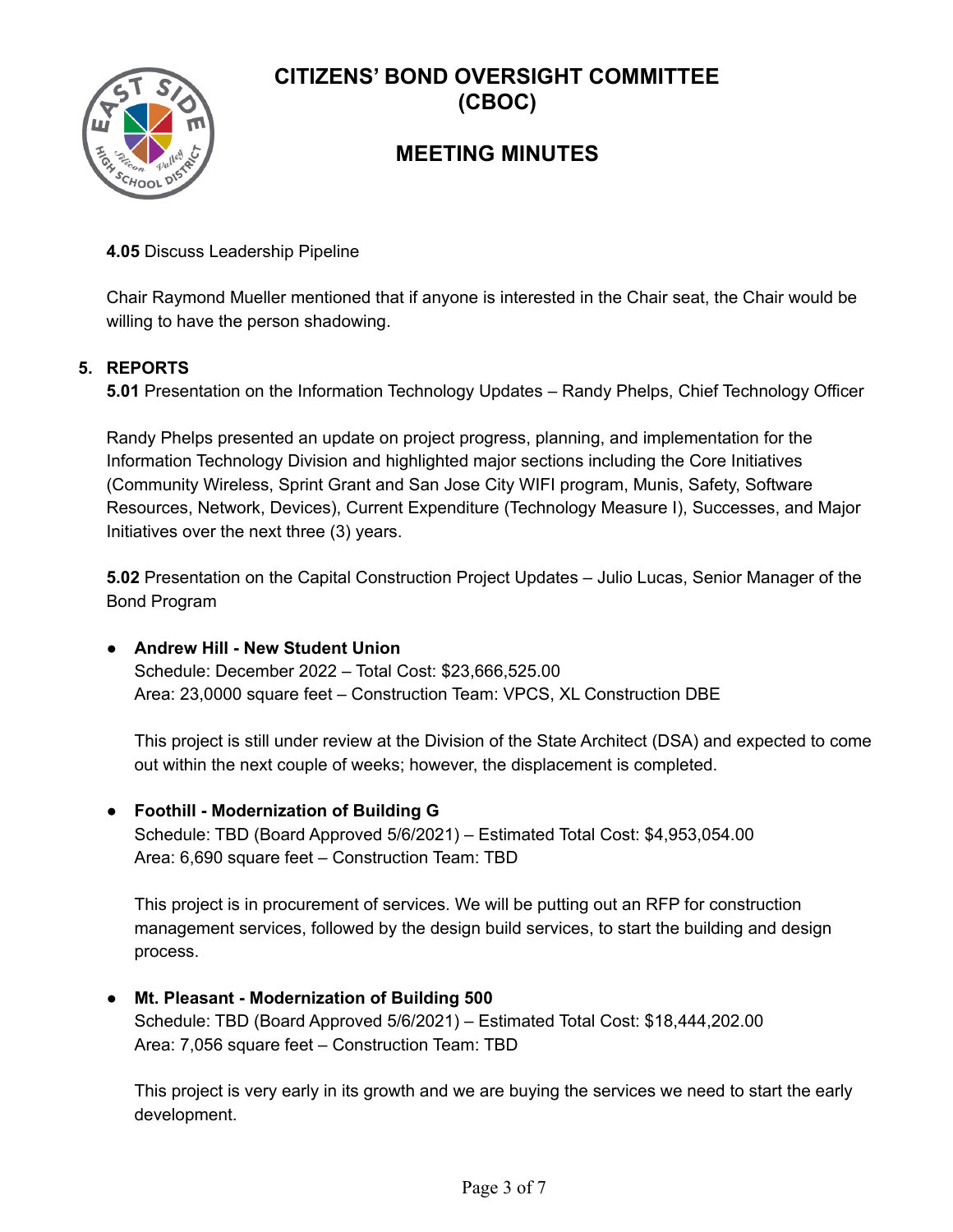

## **MEETING MINUTES**

**● Oak Grove - Modernization of Building K** Schedule: TBD (Board Approved 5/6/2021) – Estimated Total Cost: \$19,356,870.00 Area: 7,824 square feet – Construction Team: TBD

This project is very early in its growth and we are buying the services we need to start the early development.

**● Piedmont Hills - Performing Arts Building with Classrooms** Schedule: TBD (Board Approved 5/6/2021) – Estimated Total Cost: \$17,871,012.00 Area: TBD – Construction Team: TBD

This project is in the early stages of buying the services.

#### **● Independence - New Student Union**

Schedule: June 2023 – Total Cost: \$27,076,792.00 Area: 35,000 square feet – Construction Team: Gilbane CM, DLR Group, Alten Construction DBE

This project went to DSA this week and should be in DSA for an estimate of about five months.

**● Silver Creek - New Building** Schedule: December 2022 – Total Cost: \$23,200,000.00 Area: 17,810 square feet – Construction Team: Gilbane CM, JK Architecture, Rodan Builders, Inc. DBE

This project is in the plan to break ground in the next 30 days.

**● Santa Teresa - Soccer Field Turf** Schedule: July 2021 – Total Cost: \$6,728,400.00 Area: 86,000 square feet – Construction Team: Gilbane CM, Lloyd Engineering, Bothman DBE

This project was just completed in the last 30 days.

**● Santa Teresa - New Building**

Schedule: December 2022 – Total Cost: \$12,477,277.00 Area: 9,450 and 9,654 square feet – Construction Team: Gilbane CM, BCA Architects, (Pending) DBE

This project is currently in DSA. We met with the new principal yesterday and talked about different ways to meet expectations of the site, handle the cascading effects of neighboring buildings, and work within the target budget.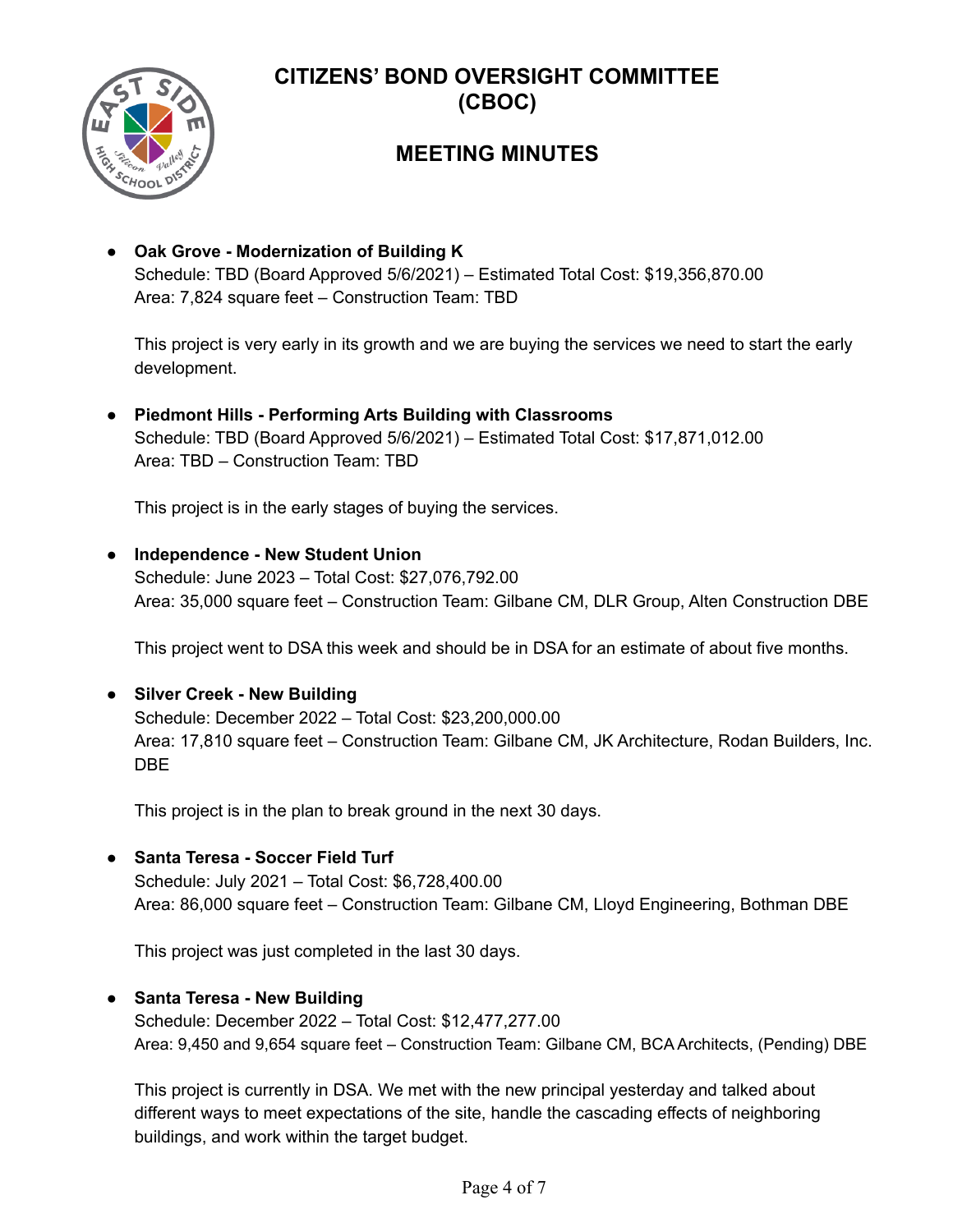

## **MEETING MINUTES**

**● Evergreen Valley - New Student Union** Schedule: November 2022 – Total Cost: \$22,898,923 Area: 33,000 square feet – Construction Team: Gilbane CM, JK Architecture, Rodan Builders DBE

This project is currently under construction.

**● Yerba Buena - Performing/Fine Arts Classrooms and Theater Building** Schedule: TBD (Board Approved 5/6/2021) – Estimated Total Cost: \$23,539,126.00 Area: TBD – Construction Team: TBD

This is an early phase project and we are in the period of buying services.

**● Yerba Buena - Ball Field Improvements** Schedule: TBD (Board Approved 5/6/2021) – Estimated Total Cost: \$9,500,000.00 Area: TBD – Construction Team: TBD

This is an early phase project and we are in the period of buying services.

**5.03** Presentation and Action to Receive and Approve the Budgets and Expenditures Report – Cathy Nguyen, Capital Budget Manager

Cathy Nguyen provided an update of the Board Approved Budgets and Expenditures on all bond measures (Measure G, E, I, I-Technology, and Z) through May 31, 2021. A summary of the overall budget, including the total current encumbrance balance, total expenditures/disbursements, and total remaining budget balance, was presented.

Motion to accept the Budgets and Expenditures Report was made by Chair Raymond Mueller and seconded by Vice Chair Melissa Got-Lopez. Motion was carried (6 – 0). Aye. The motion passed unanimously.

**5.04** Information on the Capital Program Budget Adjustment Report – Sandy Nguyen, Construction Bond Program Controls Manager

Sandy Nguyen provided the Board approved Capital Program Budget Adjustment Report for the month of May 2021. This report goes to the Board for approval of adjustments to a project budget on a monthly basis if needed.

Chair requested information on the process of how budget changes/adjustments are approved and asked that this information be distributed to the CBOC members.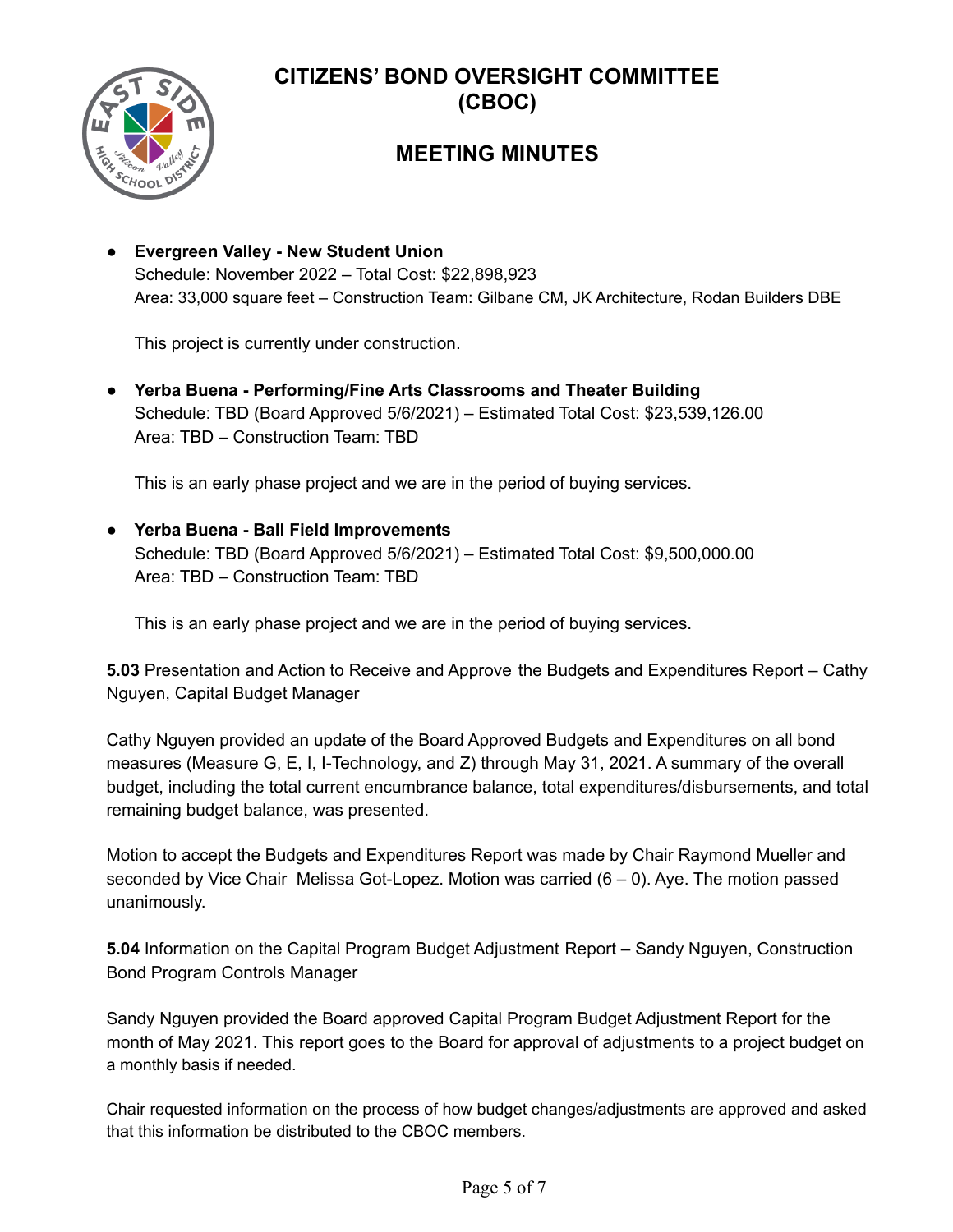

## **MEETING MINUTES**

Action item: District staff to provide this information to the members prior to the next meeting

#### **6. CONFIRMATION OF NEXT MEETING LOCATION**

**6.01** Confirmation of Meeting Location for Next Meeting: October 20, 2021 @ 6:30 p.m.

The next meeting will be on Wednesday, October 20, 2021 at W.C. Overfelt High School at 6:30 p.m. (in-person if acceptable by the local government and our governing board). The tour of the new Music, Art, and Administration building will begin at 6:00 p.m.

#### **7. ADJOURNMENT**

**7.01** Chair Adjourns the Meeting

Chair requested that people's preferred pronouns be included in the name tags moving forward.

Chair Raymond Mueller adjourned the meeting at 8:40 p.m.

| Minutes approved by: Barry Schimmel |
|-------------------------------------|
| $D = 1$ M $ = 2$                    |

Print Name Signature

**Date** Oct 21, 2021

Barry Schimmel (Oct 21, 2021 16:00 PDT) [Barry Schimmel](https://adobefreeuserschannel.na1.documents.adobe.com/verifier?tx=CBJCHBCAABAANGCr6bIvXUUtQNx871EqqgbMdZl-YkHD)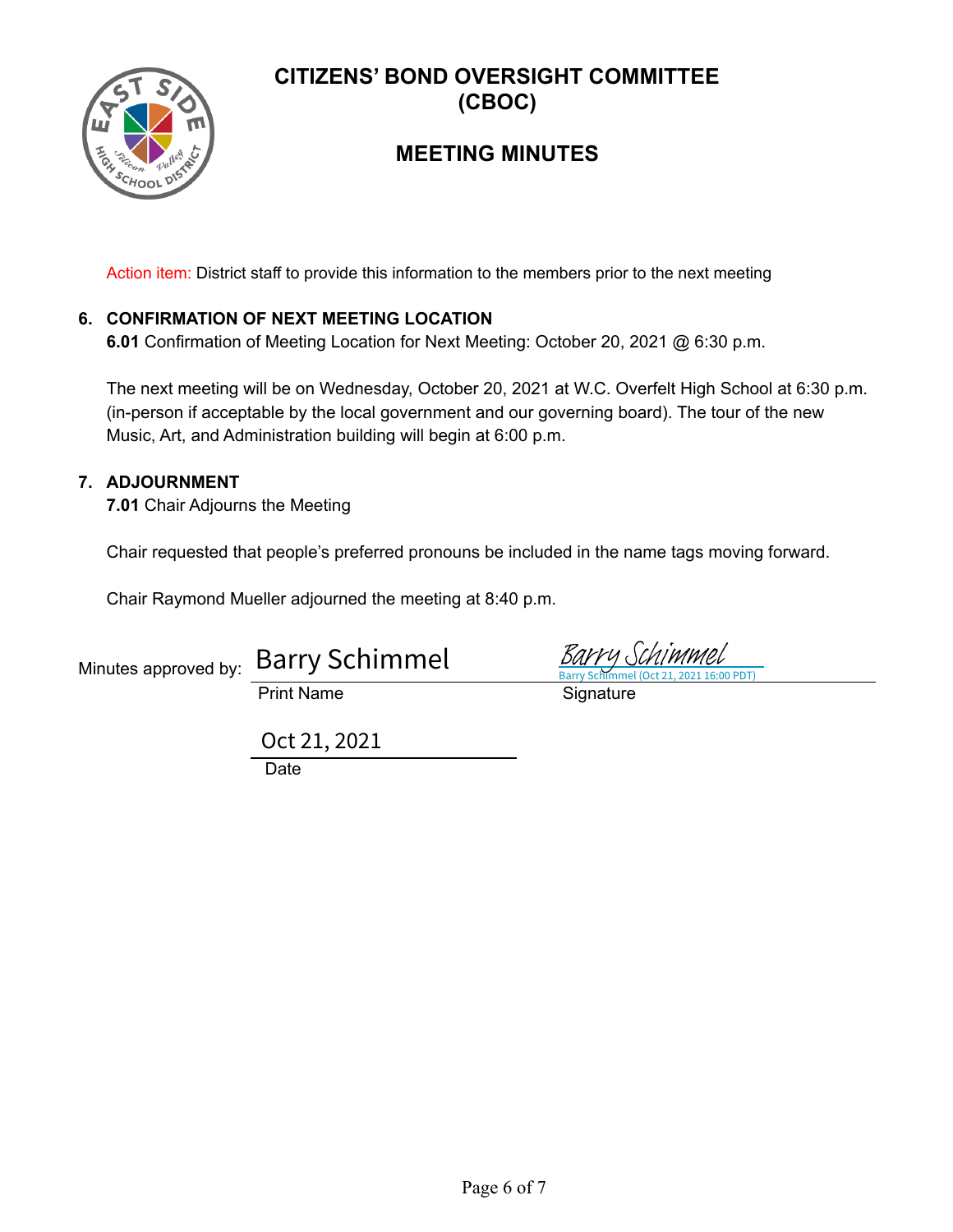## **MEETING MINUTES**

*Questions/Answers/Comments (Q/A/C)*

#### *5.01 Presentation on the Information Technology Updates – Randy Phelps, Chief Technology Officer*

- *● Q: Can we, as parents, set up a time limit on the student's school laptop? For example, schedule a laptop to shutdown at bedtime? (Raymond Mueller) A: We make special accommodations/arrangements for students on an IEP, but for students not on an IEP, it is not a manageable thing and might create lots of issues. (Randy Phelps)*
- *● Q: What is coming in the next two years is 5G, the speed and the devices. How will 5G integrate with your very well thought out technology plan? How is it going to work/fit together? Give it some thoughts and answers can be provided at a future meeting (Barry Schimmel).*

*A: What might be the most helpful is writing up a one page so you can see the actual data. 5G was announced 14 years ago so we knew about it when we started on these projects.*

*C: Melissa Got-Lopez commented that she was really impressed with the technology support and the way the District managed it. She appreciated how everything was flexible, even with our construction, so it was not necessarily made just to do [one specific thing].*